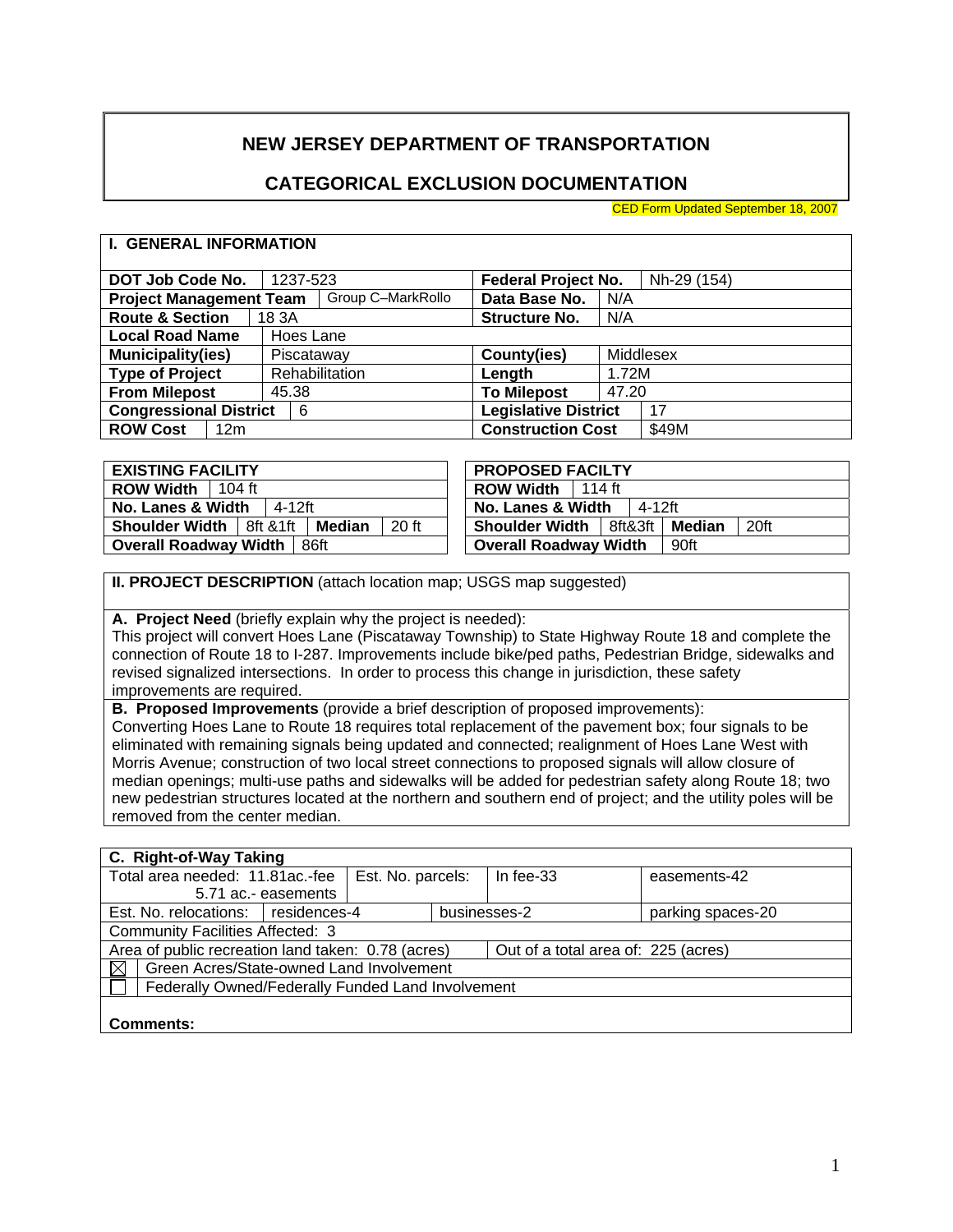| <b>III. ENVIRONMENTAL CONSIDERATIONS</b>                                                                        |
|-----------------------------------------------------------------------------------------------------------------|
|                                                                                                                 |
| A. Noise                                                                                                        |
| $\times$<br>Sensitive receptors exist within 200 feet for two lanes or 400 feet for four lanes.                 |
| Project substantially changes the vertical or horizontal alignment of the roadway.                              |
| Traffic volumes or speeds substantially increase.                                                               |
|                                                                                                                 |
| <b>Conclusion:</b>                                                                                              |
| Noise study not required. No significant impact anticipated.<br>$\boxtimes$                                     |
| Potential noise impacts were studied and are discussed in comments. Project still meets CE criteria.            |
|                                                                                                                 |
| <b>Comments:</b> The land use in the area is largely commercial with the exception of ten residences south of   |
| Morris avenue, adjacent to Rt. 18 and tennis courts at the intersection of Knightsbridge Rd. There is also      |
| a church and a public library at the intersection of Skiles Avenue but these buildings have air conditioning    |
| and no interior noise impact is expected. Using the design year(2030) traffic, the projected noise levels at    |
| the residences and the tennis courts will be 63dbA or less with the project and below the NAC.                  |
| B. Air Quality: CONFORMITY WITH THE CLEAN AIR ACT AMENDMENTS (CAAA) OF 1990                                     |
| Section 1: Regional Emissions Analysis (STIP or MPO's conforming transportation plan)                           |
|                                                                                                                 |
| Project is included in the FY 2008 - 2011 approved State Transportation Improvement Plan (STIP).<br>$\boxtimes$ |
| Project is not listed in the FY 20_ - 20_ approved STIP but is included in the MPO's conforming                 |
| transportation plan.                                                                                            |
| Project is not included in either the approved STIP or the MPO's conforming transportation plan.                |
|                                                                                                                 |

| as:         | <b>Section 2:</b> Based on its scope, the project is categorized by the Transportation Conformity Rule (TCR)                                                                                                                                                                                                                                                        |
|-------------|---------------------------------------------------------------------------------------------------------------------------------------------------------------------------------------------------------------------------------------------------------------------------------------------------------------------------------------------------------------------|
|             | A project type listed in Table 2 of the TCR, i.e., Exempt from the conformity requirements of the<br>CAAA (i.e., exempt from regional emissions analysis, Carbon Monoxide (CO) analysis, and<br>Particulate Matter PM2.5 and PM10 analyses requirements) and may proceed towards<br>implementation even in the absence of a conforming transportation plan and TIP. |
|             | A project listed in Table 3 of the TCR, i.e., Exempt from regional emissions analysis requirement,<br>but local effects of this project with respect to CO, PM2.5 and PM10 concentrations must be<br>considered to determine if a hot-spot analysis is required.<br>Complete Section 2a below.                                                                      |
| $\boxtimes$ | A project type not listed in Table 2 or Table 3 of the TCR, i.e., must be part of a<br>conforming STIP and/or a MPO's conforming transportation plan and requires CO, PM2.5 and<br>PM10 hot-spot analyses.<br>Complete Section 2a below.                                                                                                                            |

|             | Project type listed in Table 3 of the TCR for CO analysis<br>Section 2a(1):<br>Project type not listed in either Table 2 or Table 3 of the TCR for CO analysis                                                                                                                                                                                                                                                                                                    |
|-------------|-------------------------------------------------------------------------------------------------------------------------------------------------------------------------------------------------------------------------------------------------------------------------------------------------------------------------------------------------------------------------------------------------------------------------------------------------------------------|
| $\boxtimes$ | Project located in CO Attainment Area. CO analysis not required. Project may proceed to the                                                                                                                                                                                                                                                                                                                                                                       |
|             | project development process.                                                                                                                                                                                                                                                                                                                                                                                                                                      |
|             | The total eight-hour Carbon Monoxide levels are expected to be reasonably below the NAAQS of<br>9 ppm. This is based on LOS data for the intersection(s) and the total highest traffic volumes at this<br>(those) intersection(s) and the distance of the sensitive receptors to the roadway. No quantitative<br>analysis is required. Project may proceed to the project development process even in the absence<br>of a conforming transportation plan and TIP. |
|             | Project located in a Carbon Monoxide Non-Attainment/Maintenance Area and requires a                                                                                                                                                                                                                                                                                                                                                                               |
|             | Carbon Monoxide hot-spot analysis. A CO Analysis was completed at the following intersection(s):                                                                                                                                                                                                                                                                                                                                                                  |
|             | And the results are:                                                                                                                                                                                                                                                                                                                                                                                                                                              |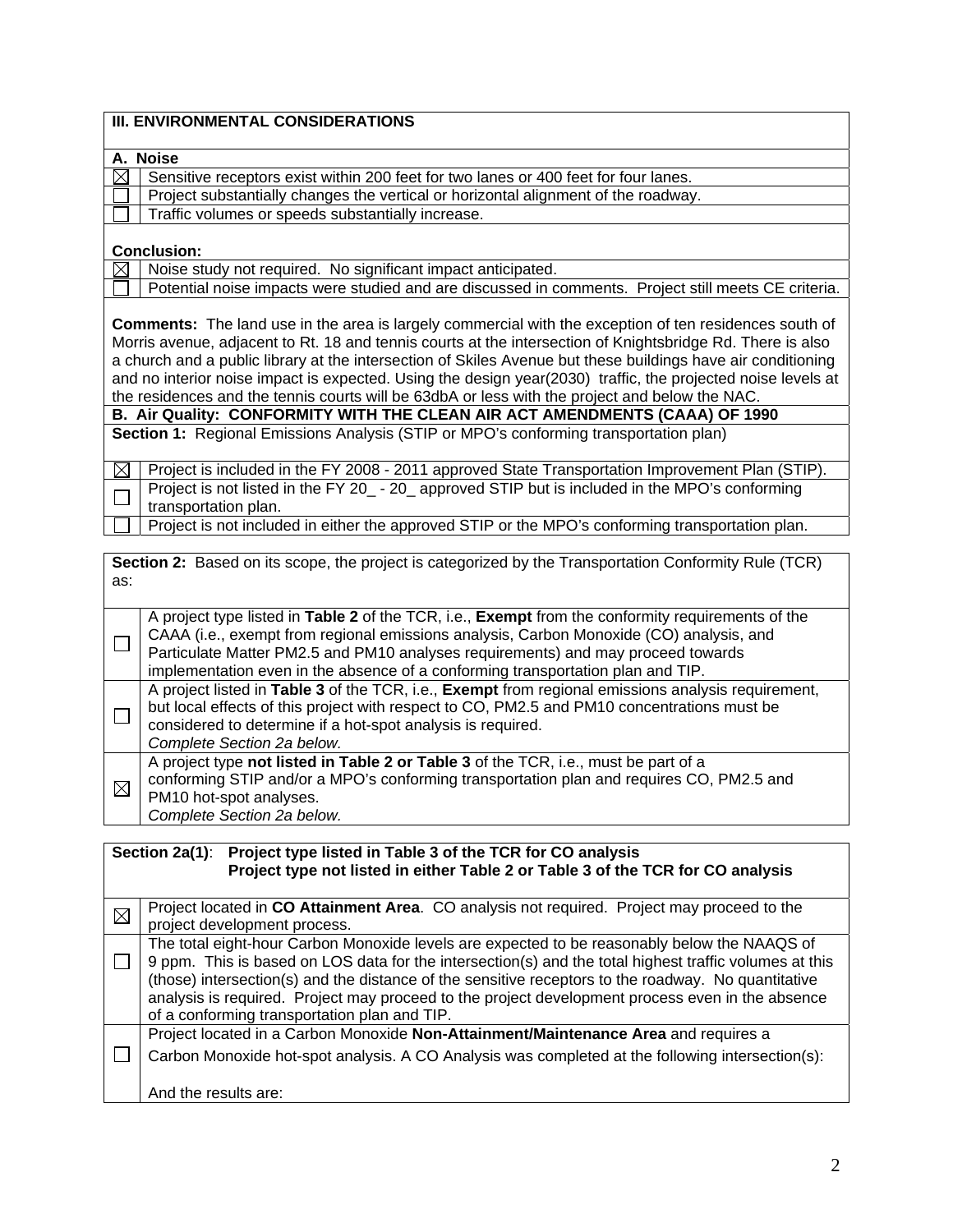|           | Section 2a(2): Project type listed in Table 3 of the TCR for PM2.5 analysis<br>Project type not listed in Table 2 or Table 3 of the TCR for PM2.5 analysis                                                                                                  |
|-----------|-------------------------------------------------------------------------------------------------------------------------------------------------------------------------------------------------------------------------------------------------------------|
|           | The project is located in PM2.5 Attainment Area. PM2.5 hot-spot analysis is not required.                                                                                                                                                                   |
|           | Project may proceed to the project development process.                                                                                                                                                                                                     |
| $\bowtie$ | The project is located in a PM2.5 Non-Attainment/Maintenance Area and the project is not an air<br>quality concern under 40CFR 93.123(b) (1). Quantitative/qualitative analysis is not required.<br>Project may proceed to the project development process. |
|           | The project is located in a PM2.5 Non-Attainment/Maintenance Area and the project is an air<br>quality concern under 40CFR 93.123(b) (1). A PM2.5 hot-spot analysis was completed at the<br>following location(s):                                          |
|           | And the results are:                                                                                                                                                                                                                                        |

|           | Section 2a(3): | Project type listed in Table 3 of the TCR for PM10 analysis<br>Project type not listed in Table 2 or Table 3 of the TCR for PM10 analysis                                                                        |
|-----------|----------------|------------------------------------------------------------------------------------------------------------------------------------------------------------------------------------------------------------------|
| $\bowtie$ |                | The project is located in PM10 Attainment Area. PM10 hot-spot analysis is not required.                                                                                                                          |
|           |                | Project may proceed to the project development process.                                                                                                                                                          |
|           |                | The project is located in a PM10 Non-Attainment/Maintenance Area and the project is not an air                                                                                                                   |
|           |                | quality concern under 40CFR 93.123(b) (1). Quantitative/qualitative analysis is not required.                                                                                                                    |
|           |                | Project may proceed to the project development process.                                                                                                                                                          |
|           |                | The project is located in a PM10 Non-Attainment/Maintenance Area and the project is an air<br>quality concern under 40CFR 93.123(b) (1). A PM10 hot-spot analysis was completed at the<br>following location(s): |
|           |                | And the results are:                                                                                                                                                                                             |
|           |                | Commonts (include LOS if appropriate): The project will not recult in increase in diosel traffic. No                                                                                                             |

**Comments** (include LOS, if appropriate): The project will not result in increase in diesel traffic. No significant impact on air quality is anticipated.

|             | C. Potential Ecological Constraints (check those that apply) |             |                                           |  |  |
|-------------|--------------------------------------------------------------|-------------|-------------------------------------------|--|--|
| $\boxtimes$ | Floodplains                                                  |             | Shellfish Habitat                         |  |  |
| $\boxtimes$ | Wetlands                                                     |             | <b>Acid Producing Soils</b>               |  |  |
|             | <b>Vernal Pools</b>                                          |             | Submerged Aquatic Vegetation              |  |  |
| ⊠           | Waterbody:                                                   |             | Sole Source Aquifer                       |  |  |
|             | Category One                                                 |             | <b>Forested Areas</b>                     |  |  |
|             | <b>Trout Production</b>                                      | $\boxtimes$ | <b>Threatened and Endangered Species:</b> |  |  |
|             | <b>Trout Maintenance</b>                                     |             | State-listed species                      |  |  |
|             | Non-Trout                                                    |             | Federally listed species                  |  |  |
|             | <b>Wild and Scenic River</b>                                 |             | Other (specify):                          |  |  |
|             | <b>Essential Fish Habitat</b>                                |             |                                           |  |  |

Federally Listed Threatened & Endangered Species Checklist:

(Please see http://www.fws.gov/northeast/njfieldoffice/Endangered/consultation.html for guidance on the current US Fish and Wildlife Service (USFWS) Consultation Procedures. County/municipal species lists are only valid for 90 days.)

The proposed project is **not** located in an area with county-wide distribution of a federally listed  $\Box$ species *and* is not within or adjacent to a municipality with a known occurrence of a federally listed species. Documentation of this determination is in the project file. No further action is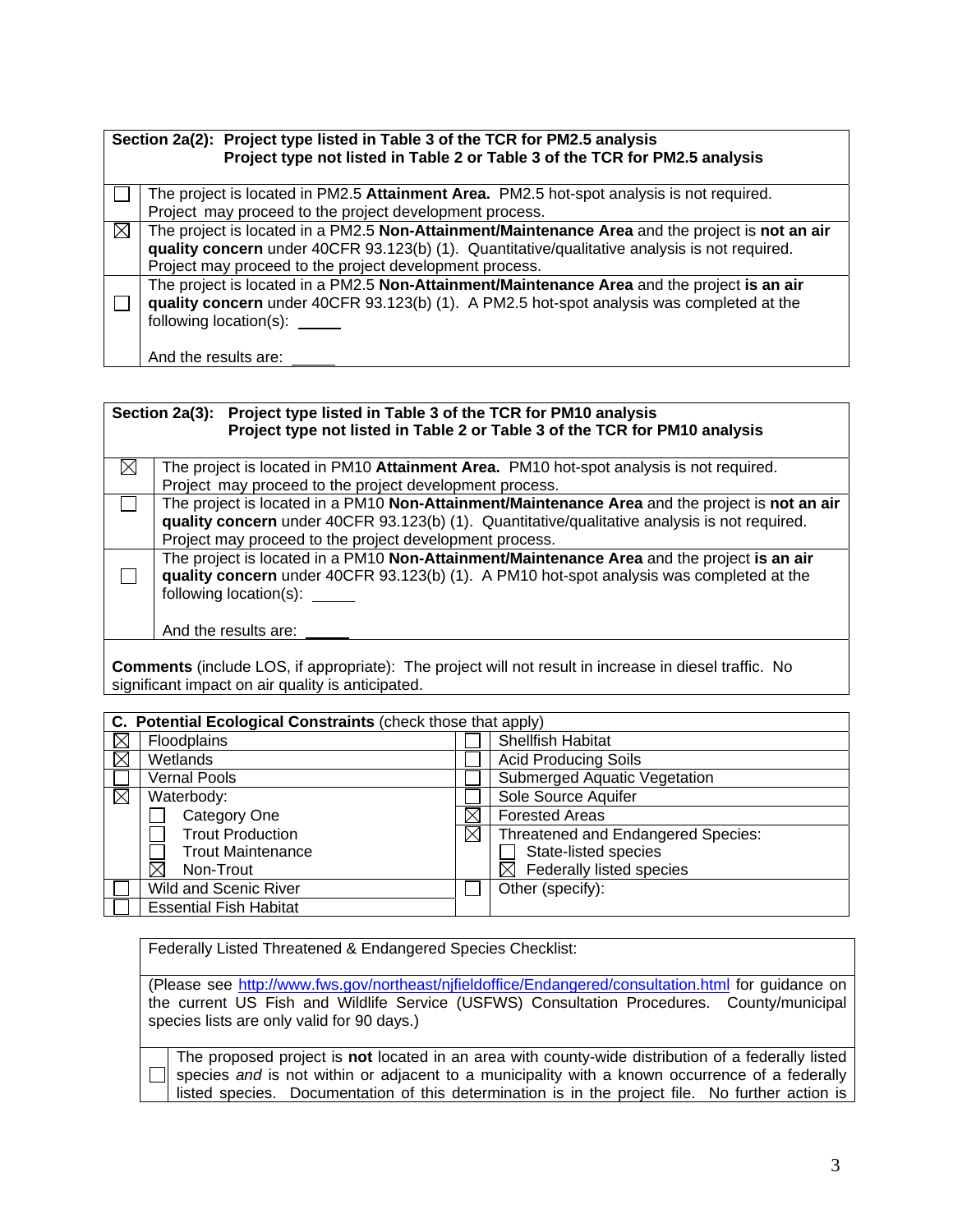|                                     | required under the Endangered Species Act (ESA).                                                        |  |  |  |
|-------------------------------------|---------------------------------------------------------------------------------------------------------|--|--|--|
|                                     | The proposed project is located in an area with county-wide distribution of a federally listed          |  |  |  |
|                                     | species and/or is within or adjacent to a municipality with occurrence of federally listed species.     |  |  |  |
| $\bowtie$ l                         | Habitat requirements for each of the species have been reviewed and the project's impact area           |  |  |  |
|                                     | (i.e., action area) was assessed to determine whether it contains potentially suitable habitat.         |  |  |  |
|                                     | Based on existing information or field surveys, the results revealed:                                   |  |  |  |
|                                     | The project's impact area (*i.e., action area) <b>does not</b> contain potentially suitable habitat for |  |  |  |
|                                     | $\Box$ a federally listed species. Documentation of this determination is in the project file. No       |  |  |  |
|                                     | further action is required under the ESA. Concurrence from the USFWS is not required.                   |  |  |  |
| $\boxtimes$                         | The project's impact area (i.e., action area) does or may contain potentially suitable habitat          |  |  |  |
|                                     | for a federally listed species. The assessment and all relevant project information:                    |  |  |  |
|                                     | Have been submitted to the US Fish and Wildlife Service's NJ Field Office for ESA                       |  |  |  |
|                                     | Section 7 consultation. Correspondence is attached. See comments below.                                 |  |  |  |
|                                     | Will be submitted to the New Jersey Division of Land Use Regulation Program during the                  |  |  |  |
|                                     | permitting process. Project requires authorization under the NJ Freshwater Wetlands                     |  |  |  |
| Protection Act. See comments below. |                                                                                                         |  |  |  |

\*Action Area: The action area is defined by regulation as all areas to be affected **directly or indirectly** by the Federal action and **not merely the immediate area involved in the action** (50 CFR §402.02). This analysis is not limited to the "footprint" of the action nor is it limited by the Federal agency's authority. Rather, it is a biological determination of the reach of the proposed action on listed species. Subsequent analyses of the environmental baseline, effects of the action, and levels of incidental take are based upon the action area.

### **Conclusion:**

No significant impact anticipated

 $\boxtimes$  | Further studies are needed to obtain permits. Project still satisfies CE criteria.

**Comments** (briefly describe *all* potential ecological constraints):The roadway within the project area crosses a tributary to Ambrose Brook. Ambrose Brook is classified as FW2-NT. USFWS and the Natural Heritage database were contacted in 2004 and found no occurrences of state or federal threatened or endangered species in the project area. Updated consultation with USFWS resulted in a finding that the proposed project is not likely to adversely affect Indiana bats due to conservation measures proposed by DOT.

|             | D. Anticipated Environmental Permits/Approvals/Coordination (check those that apply) |             |                                              |
|-------------|--------------------------------------------------------------------------------------|-------------|----------------------------------------------|
|             | <b>US Coast Guard</b>                                                                |             | <b>NJDEP Pollutant Discharge</b>             |
|             | <b>USACOE Section 10 (Navigable Waters)</b>                                          |             | <b>NJDEP Dam Safety</b>                      |
|             | <b>USACOE Section 404 (Nationwide)</b>                                               |             | <b>NJDEP Remediation Approval</b>            |
|             | <b>USACOE Section 404 (Individual)</b>                                               |             | <b>NJDEP Tidelands Conveyance</b>            |
|             | <b>USEPA Sole Source Aquifer</b>                                                     |             | EO 11990 Wetlands                            |
|             | NJDEP Freshwater Wetlands-GP                                                         |             | EO 11988 Floodplains                         |
| ⋉           | NJDEP Freshwater Wetlands-IP                                                         |             | NJDEP Highlands Preservation Area:           |
| Х           | <b>NJDEP Transition Area Waiver</b>                                                  |             | Exempt                                       |
|             | <b>NJDEP Coastal Wetlands</b>                                                        |             | <b>Highlands Applicability Determination</b> |
|             | <b>NJDEP Waterfront Development</b>                                                  |             | <b>Highlands Preservation Area Approval</b>  |
|             | <b>NJDEP CAFRA</b>                                                                   |             | USDA-Farmland Conversion (Form AD 1006)      |
| $\boxtimes$ | NJDEP Stream Encroachment (minor)                                                    |             | NJ Agriculture Development Area              |
|             | NJDEP Stream Encroachment (major)                                                    | $\boxtimes$ | NJDEP Green Acres Program/State House        |
|             |                                                                                      |             | Commission                                   |
| $\boxtimes$ | <b>NJDEP Stormwater Management:</b>                                                  |             | National Marine Fisheries Service            |
|             | $\boxtimes$ > 0.25 acre impervious surface                                           | $\boxtimes$ | NJDEP Parks & Forestry (PL 2001 Chapter 10   |
|             |                                                                                      |             | Reforestation)                               |
|             | $\geq$ 1.0 acre disturbance                                                          |             | <b>D&amp;R Canal Commission</b>              |
|             | Unknown at this time                                                                 |             | <b>Meadowlands Commission</b>                |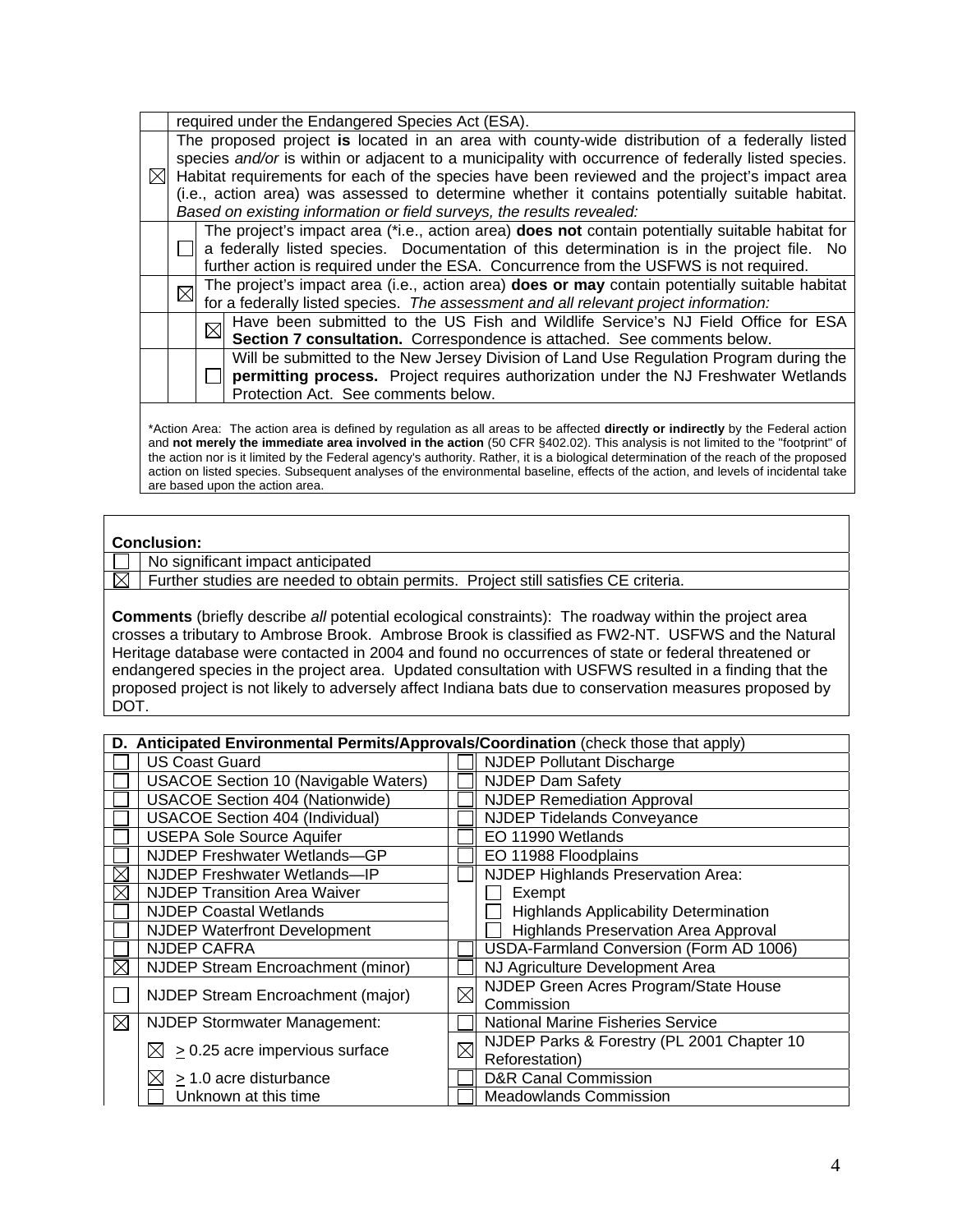| Approval through NJDEP LURP<br>Permit (or)     | <b>Pinelands Commission</b>                          |
|------------------------------------------------|------------------------------------------------------|
| NJDOT self-certification                       | <b>Endangered Species Act Section 7 Consultation</b> |
| <b>NJPDES Construction Activity Stormwater</b> | ┌ NJDEP Threatened & Endangered Species              |
| GP (RFA)                                       | Coordination                                         |
| <b>NJDEP Water Quality Certificate</b>         | Other (specify):                                     |

**Comments:** The proposed project will impact approximately 1 acre of wetlands, requiring an individual wetlands permit and the associated mitigation. Green Acres approval will be required for impacts to Ambrose & Doty's Brook Park.

|             | <b>E. Cultural Resources</b>                                                                                                                                                                                                                                                                                                                                                                                                                                                                                                                    |
|-------------|-------------------------------------------------------------------------------------------------------------------------------------------------------------------------------------------------------------------------------------------------------------------------------------------------------------------------------------------------------------------------------------------------------------------------------------------------------------------------------------------------------------------------------------------------|
|             | <b>Technical Findings:</b>                                                                                                                                                                                                                                                                                                                                                                                                                                                                                                                      |
|             | Project is not an undertaking for Section 106 purposes; concurrence has been received from FHWA.                                                                                                                                                                                                                                                                                                                                                                                                                                                |
|             | No Effect per FHWA/SHPO Agreement of 7/6/00; subject to conditions identified in the Agreement.                                                                                                                                                                                                                                                                                                                                                                                                                                                 |
|             | No Section 106 Consultation per 5/25/01 SHPO concurrence with Section 106 Compliance<br>Procedures, Federally Funded Drainage Improvement Program; subject to conditions identified in<br>the Agreement.                                                                                                                                                                                                                                                                                                                                        |
|             | No Effect to significant properties if they exist in APE per 36CFR800.3(a)(1) with SHPO<br>concurrence. (Because the Section 106 regulations allow for a level of effort for conducting and evaluating cultural<br>resources to be commensurate with the undertaking, this category of finding was developed to be used for certain projects<br>when no cultural resources survey has been conducted; and self-imposed conditions, if applicable, are presented as part of<br>the undertaking, e.g., Pipeline 3 or other small-scale projects.) |
| $\boxtimes$ | No National Register (NR) listed or eligible properties in APE (Section 106 Findings = No Historic<br>Properties Affected).                                                                                                                                                                                                                                                                                                                                                                                                                     |
|             | National Register listed/eligible properties exist within APE (see consultation summary below).                                                                                                                                                                                                                                                                                                                                                                                                                                                 |

|             | <b>Architecture</b> |                 |                 |       |                                                                      |
|-------------|---------------------|-----------------|-----------------|-------|----------------------------------------------------------------------|
| Archaeology | <b>Bridge</b>       | <b>Building</b> | <b>District</b> | Other | <b>Section 106 Finding</b>                                           |
|             |                     |                 |                 |       | NR listed/eligible property(ies)-<br>No Historic Properties Affected |
|             |                     |                 |                 |       | NR listed/eligible property(ies)-<br>No Adverse Effect (NAE)         |
|             |                     |                 |                 |       | NR listed/eligible property(ies)-<br>NAE with conditions             |
|             |                     |                 |                 |       | NR listed/eligible property(ies)-<br><b>Adverse Effect</b>           |

|                                                                                 | <b>Section 106 Consultation Summary</b>                | Date    |  |
|---------------------------------------------------------------------------------|--------------------------------------------------------|---------|--|
|                                                                                 | FHWA concurred with Adverse Effect Finding             |         |  |
|                                                                                 | SHPO provided Section 106 consultation comments        | 3/28/06 |  |
|                                                                                 | FHWA concurred with no Adverse Effect with Conditions  |         |  |
|                                                                                 | ACHP notified of Adverse Effect                        |         |  |
|                                                                                 | ACHP responded to notification (check one/enter date): |         |  |
|                                                                                 | ACHP will participate in consultation                  |         |  |
|                                                                                 | ACHP declined to participate in consultation           |         |  |
|                                                                                 | MOA executed by FHWA (check one/enter date):           |         |  |
|                                                                                 | MOA filed with ACHP                                    |         |  |
|                                                                                 | ACHP accepted/signed MOA                               |         |  |
| <b>Comments</b> (include MOA stipulations or other conditions, if applicable) : |                                                        |         |  |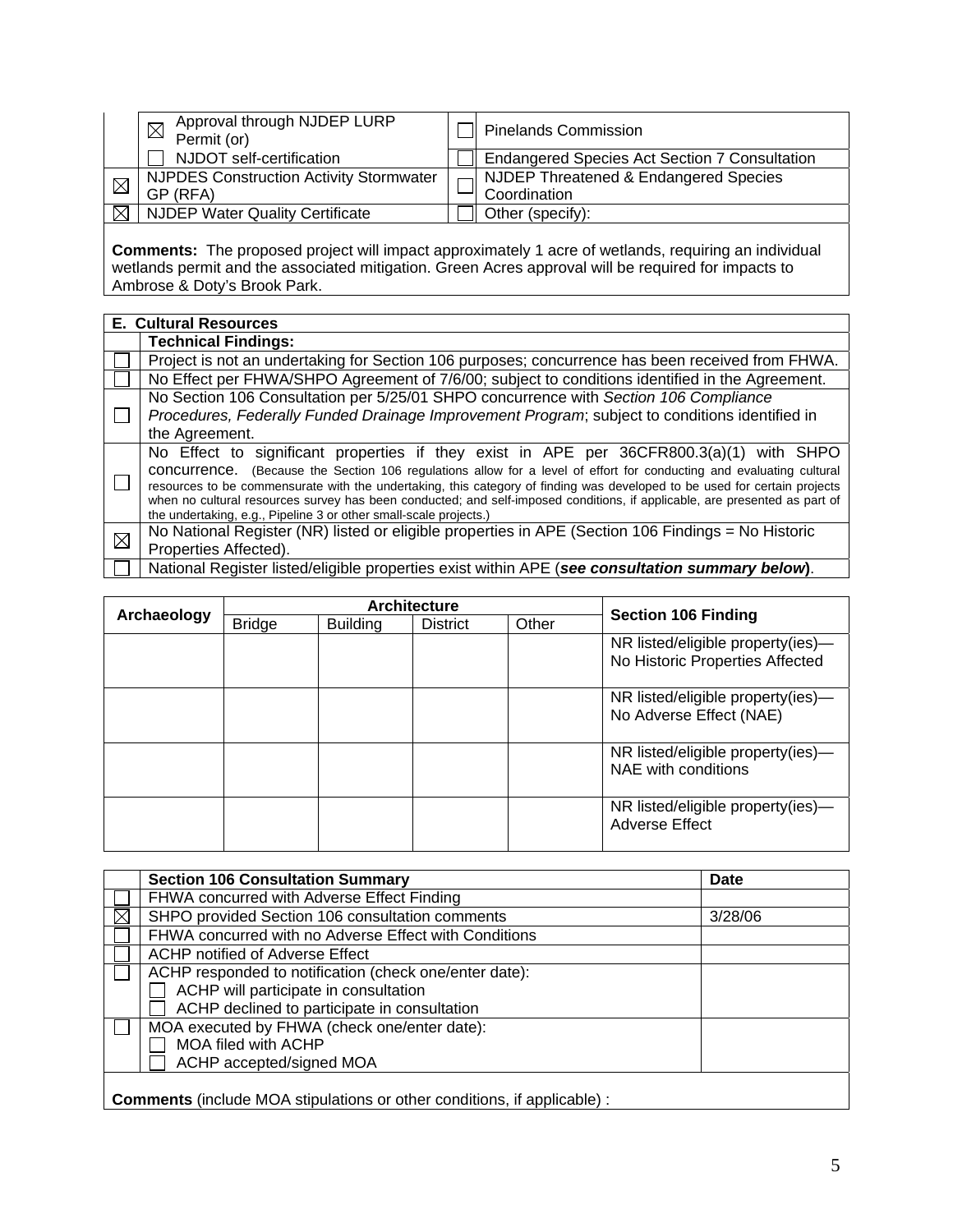| F. Section 4(f) Involvement      |                             |                                                                                                          |  |  |  |  |  |
|----------------------------------|-----------------------------|----------------------------------------------------------------------------------------------------------|--|--|--|--|--|
| <b>Section 1: Historic Sites</b> |                             |                                                                                                          |  |  |  |  |  |
|                                  |                             |                                                                                                          |  |  |  |  |  |
|                                  | No Section 4(f) Involvement |                                                                                                          |  |  |  |  |  |
|                                  |                             | Project results in a "constructive use" of Section 4(f) property.                                        |  |  |  |  |  |
|                                  |                             | Project results in a use of Historic site(s) on or eligible for the National Register of Historic Places |  |  |  |  |  |
|                                  |                             | (check one below):                                                                                       |  |  |  |  |  |
|                                  |                             | Section 4(f) Involvement. Project is covered under de minimis Evaluation of Impacts and all              |  |  |  |  |  |
|                                  |                             | applicability criteria have been met, including concurrence first by the FHWA that the project           |  |  |  |  |  |
|                                  |                             | meets the applicability criteria, and then concurrence by SHPO with the "No Effect" or "No               |  |  |  |  |  |
|                                  |                             | Adverse Effect" determination after they are notified of the intent to use a de minimis finding.         |  |  |  |  |  |
|                                  |                             | Section 4(f) Involvement. Project is covered under the Nationwide Section 4(f) Programmatic              |  |  |  |  |  |
|                                  |                             | Evaluation for minor involvement and all applicability criteria have been met, including                 |  |  |  |  |  |
|                                  |                             | concurrence by the SHPO (or ACHP) with the "No Effect" or "No Adverse Effect" determination.             |  |  |  |  |  |
|                                  |                             | Section 4(f) Involvement. Project is covered under the Nationwide Section 4(f) Programmatic              |  |  |  |  |  |
|                                  |                             | Evaluation for Net Benefits and all applicability criteria have been met, including notification to      |  |  |  |  |  |
|                                  |                             | and concurrence by the FHWA with the determination.                                                      |  |  |  |  |  |
|                                  |                             | Section 4(f) Involvement. Project has an "Adverse Effect" determination. Individual Section              |  |  |  |  |  |
|                                  |                             | 4(f) was prepared.                                                                                       |  |  |  |  |  |
|                                  |                             |                                                                                                          |  |  |  |  |  |

## **Comments:**

# **Section 2: Historic Bridges**

|  | $\boxed{\boxtimes}$ No Section 4(f) Involvement                                                                                 |  |  |
|--|---------------------------------------------------------------------------------------------------------------------------------|--|--|
|  | Section 4(f) Involvement. Project is covered under the Nationwide Section 4(f) Programmatic<br>Evaluation for Historic Bridges. |  |  |
|  |                                                                                                                                 |  |  |
|  |                                                                                                                                 |  |  |

### **Comments:**

| Section 3: Publicly Owned Park, Recreation Area, Wildlife or Waterfowl Refuge |                                                                                                                                                                                                                                                                           |                                                                                                                                                                                                                                                                                                                                                          |  |  |  |  |
|-------------------------------------------------------------------------------|---------------------------------------------------------------------------------------------------------------------------------------------------------------------------------------------------------------------------------------------------------------------------|----------------------------------------------------------------------------------------------------------------------------------------------------------------------------------------------------------------------------------------------------------------------------------------------------------------------------------------------------------|--|--|--|--|
|                                                                               | No Section 4(f) Involvement                                                                                                                                                                                                                                               |                                                                                                                                                                                                                                                                                                                                                          |  |  |  |  |
|                                                                               |                                                                                                                                                                                                                                                                           | Project results in a "Constructive Use" of Section 4(f) property (fill out Site Information below)                                                                                                                                                                                                                                                       |  |  |  |  |
|                                                                               |                                                                                                                                                                                                                                                                           | Project requires acquisition from publicly owned recreation land (fill out Site Information below):                                                                                                                                                                                                                                                      |  |  |  |  |
|                                                                               | $\boxtimes$                                                                                                                                                                                                                                                               | Section 4(f) Involvement. Project is covered under de minimis Evaluation of Impacts and all<br>applicability criteria and conditions have been met, including concurrence first by the FHWA<br>that the project meets the applicability criteria, and then notification to the officials with<br>jurisdiction of the intent to use a de minimis finding. |  |  |  |  |
|                                                                               | Section 4(f) Involvement. Project is covered under Nationwide Section 4(f) Programmatic<br>Evaluation for minor involvement and all applicability criteria and conditions have been met,<br>including concurrence by the officials having jurisdiction over the property. |                                                                                                                                                                                                                                                                                                                                                          |  |  |  |  |
|                                                                               | Section 4(f) Involvement. Project is covered under the Nationwide Section 4(f)<br>Programmatic Evaluation for Net Benefits and all applicability criteria have been met,<br>including notification to and concurrence by the FHWA with the determination.                 |                                                                                                                                                                                                                                                                                                                                                          |  |  |  |  |
|                                                                               |                                                                                                                                                                                                                                                                           | Section 4(f) Involvement. Nationwide Section 4(f) Programmatic applicability criteria were not<br>met; Individual Section 4(f) Evaluation was prepared.                                                                                                                                                                                                  |  |  |  |  |
|                                                                               |                                                                                                                                                                                                                                                                           | Site Information (for projects involving "Constructive Use" or acquisition from publicly owned recreation<br>land, wildlife or waterfowl refuge):                                                                                                                                                                                                        |  |  |  |  |

| <b>Name of Site (use local name):</b> | Ambrose Doty's Park  |
|---------------------------------------|----------------------|
| Lot and Block:                        | Block 457.4 Lot 2.03 |
| Total acreage of site:                | 225 acres            |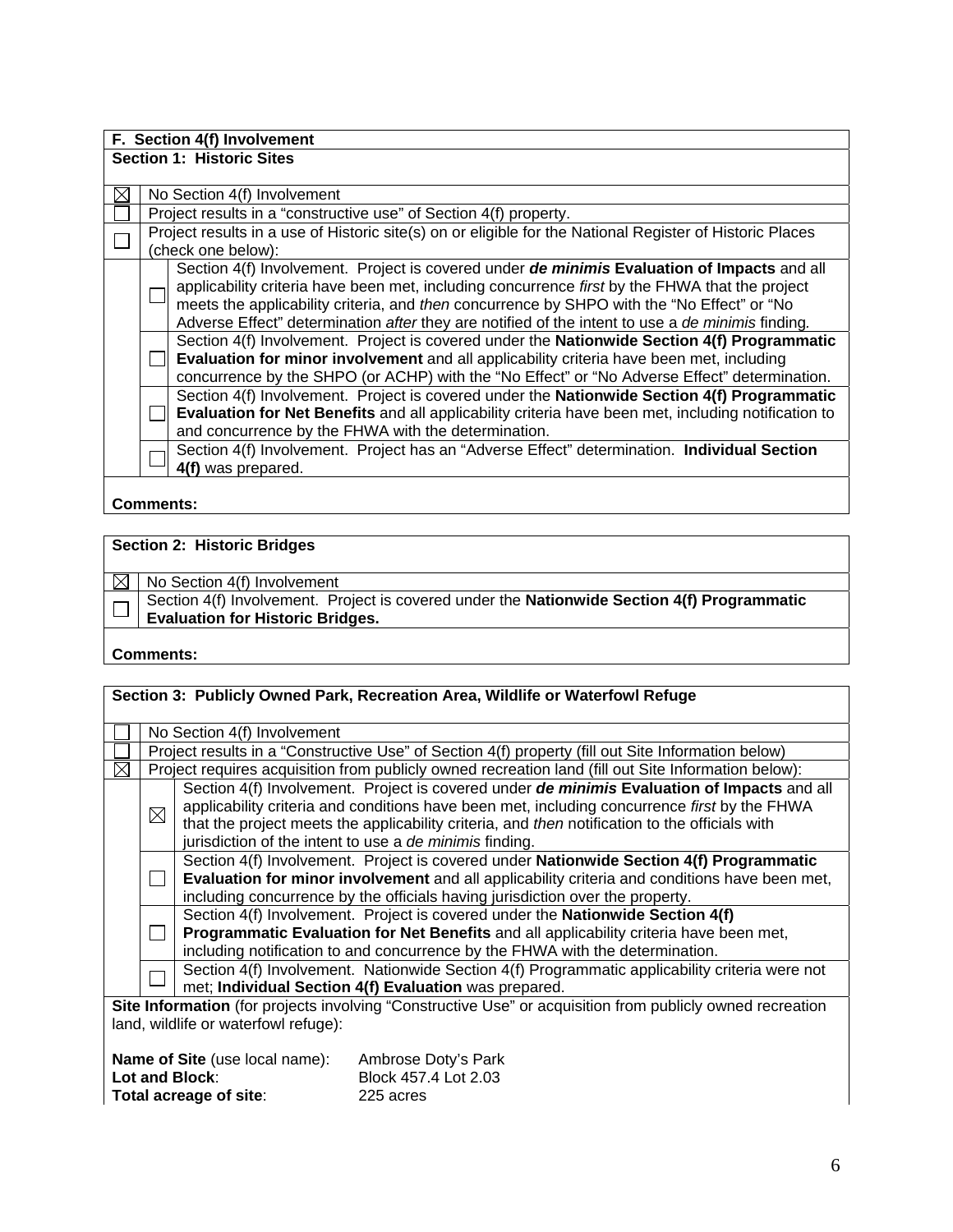**Acreage of site affected** (acquisition and permanent easements): 0.78 acres

**Section 4: Independent Walkway & Bikeway Construction Projects** 

Federal encumbrances involved (e.g., Wild and Scenic Rivers Act, Land and Water Conservation Fund Act, Rivers and Harbors Act).

**Comments:** Middlesex County lists the size of the conservation area as 225 acres. This is an undeveloped linear park along the Ambrose Brook and the Doty's Brook providing floodplain protection to both streams and greenways in a highly developed area of the County. These greenways connect to the ninety acres occupied by the Raritan Landing Golf Course operated by the Middlesex County Improvement Authority. The County's concurrence with a finding of *de minimus* impact has been received.

The amount of the park to be acquired through fee taking and easements is the minimum necessary for the roadway improvements and only involves minor strips of land adjacent to the road. A public information center was held 6/30/03 in which the project in its entirety was presented to solicit public comments. Design changes have necessitated another public information center at which time comments on the taking of parkland will again be accepted. This next meeting has not been scheduled to date.

| No Section 4(f) Involvement                                                                                                                                                                                                                                                                                                                                                                                                                                                                                                                                                                                                         |
|-------------------------------------------------------------------------------------------------------------------------------------------------------------------------------------------------------------------------------------------------------------------------------------------------------------------------------------------------------------------------------------------------------------------------------------------------------------------------------------------------------------------------------------------------------------------------------------------------------------------------------------|
| Section 4(f) Involvement. Project is covered under the <b>Nationwide Section 4(f) Programmatic</b><br>Evaluation. Project requires use of recreation and park areas established and maintained primarily<br>for active recreation, open space, or similar purposes. All applicability criteria have been met,<br>including approval in writing by the official with jurisdiction over the property that the project is<br>acceptable and consistent with the designated use of the property and that all possible planning to<br>minimize harm has been accomplished in the location and design of the bikeway or walkway facility. |
|                                                                                                                                                                                                                                                                                                                                                                                                                                                                                                                                                                                                                                     |

### **Comments:**

 $\Box$ 

|                    | <b>G. Hazardous Materials and Landfills</b>                                                                                                          |  |  |
|--------------------|------------------------------------------------------------------------------------------------------------------------------------------------------|--|--|
| ⊠                  | Involvement with known or suspected contaminated site.                                                                                               |  |  |
|                    | Involvement with underground storage tanks.                                                                                                          |  |  |
| <b>Conclusion:</b> |                                                                                                                                                      |  |  |
|                    | Low potential for involvement with contamination; no further investigation required.                                                                 |  |  |
| $\boxtimes$        | Further investigation and/or sampling required to determine extent of involvement with<br>contamination. Project still meets FWHA criteria for a CE. |  |  |
|                    |                                                                                                                                                      |  |  |

**Comments**: Investigation of the Peter Chesson property (Parcel 15/Block 593, Lot 23) has been deemed necessary due to the presence of underground tanks at one time. There are several monitoring wells on the property near to where the Skiles Avenue Extension is proposed.

### **H. Socioeconomics**

 $\boxtimes$  | The project will **not** result in any significant socioeconomic impacts.

**Comments:** Two businesses that had occupied residential buildings were relocated as part of the project. Additionally 4 residences have been relocated.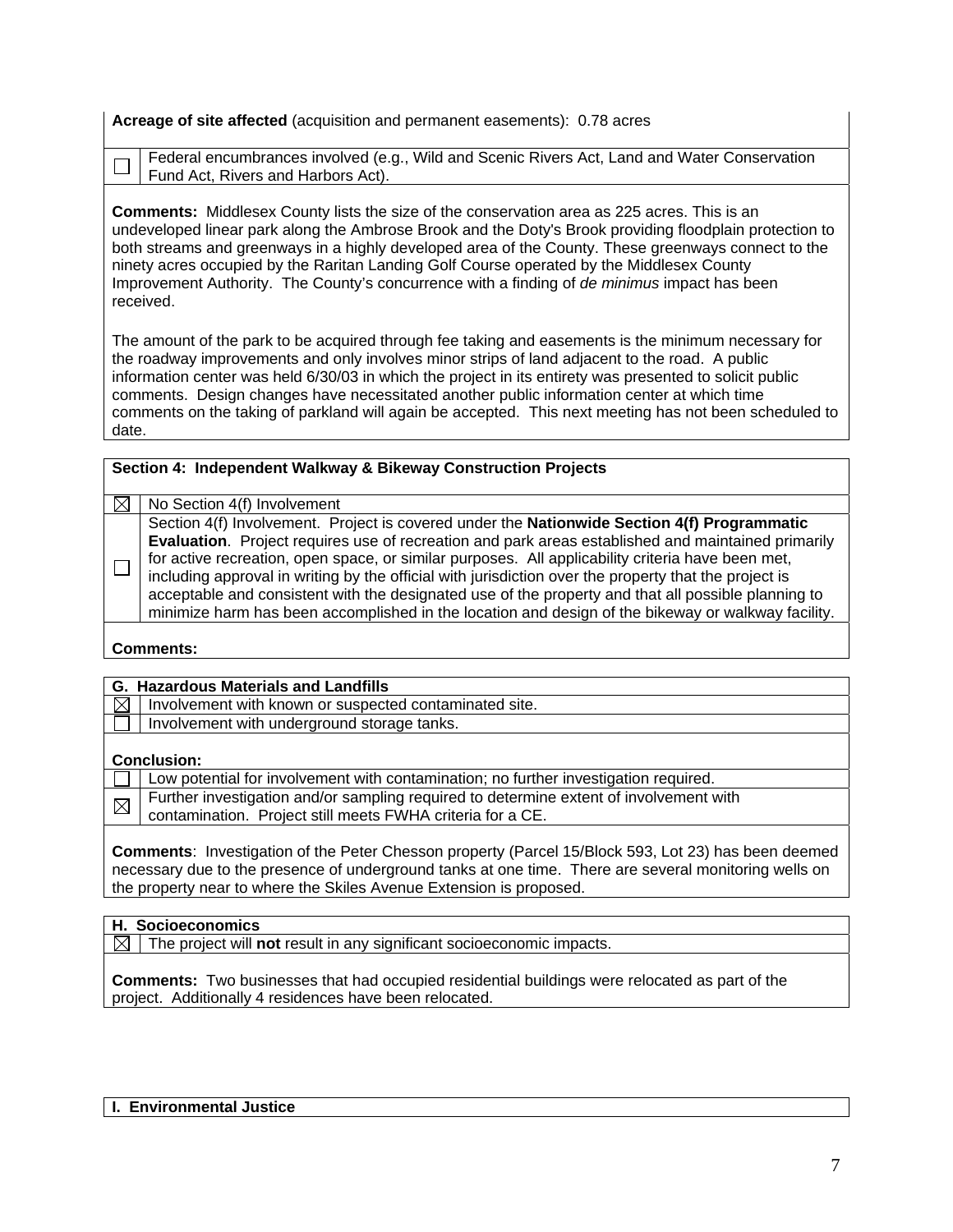| $\boxtimes$ | Project will have no disproportionately high or adverse effects on low income and/or minority      |  |  |  |
|-------------|----------------------------------------------------------------------------------------------------|--|--|--|
|             | communities.                                                                                       |  |  |  |
|             |                                                                                                    |  |  |  |
|             | Project will have disproportionately high and adverse effects on low income and/or minority        |  |  |  |
|             | communities.                                                                                       |  |  |  |
|             |                                                                                                    |  |  |  |
|             | <b>Conclusion:</b>                                                                                 |  |  |  |
|             | Project is in compliance with the goals of Executive Order 12898 and the requirements of the Civil |  |  |  |
| $\boxtimes$ | Rights Act of 1964.                                                                                |  |  |  |
|             |                                                                                                    |  |  |  |
|             | Project is in compliance with the goals of Executive Order 12898 and the requirements of the Civil |  |  |  |
|             | Rights Act of 1964, through the identification of measures to address disproportionate effects,    |  |  |  |
|             |                                                                                                    |  |  |  |
|             | including actions to avoid or mitigate them. Project satisfies CE criteria.                        |  |  |  |
|             |                                                                                                    |  |  |  |

**Comments:** The project results in only 4 residential relocations, and project improvements include multiuse paths, additional sidewalks, and two new pedestrian overpasses.

**J. Public Reaction** (briefly describe input from the Office of Community Relations or current status of public reaction):

A public information center was held 6/30/03 at which time the response to the project was favorable. The town and county continue to support the project and another public information center is anticipated to update the public as to changes in the project.

**K. Environmental Commitments** (refer to MOA stipulations or other conditions noted in Section D, if applicable; permit conditions, etc.):

As a condition of receiving a finding that the project is not likely to adversely affect Indiana bats DOT must adhere to a seasonal restriction on tree clearing (April 1 to September 30). Also the replacement of suitable tree species in the project area to offset impacts to 3 acres of forest land is required and should be in accordance with USFWS planting recommendations.

Implement soil erosion and sediment control measures during construction.

Implement standard measures for minimization of construction –related noise impacts during construction.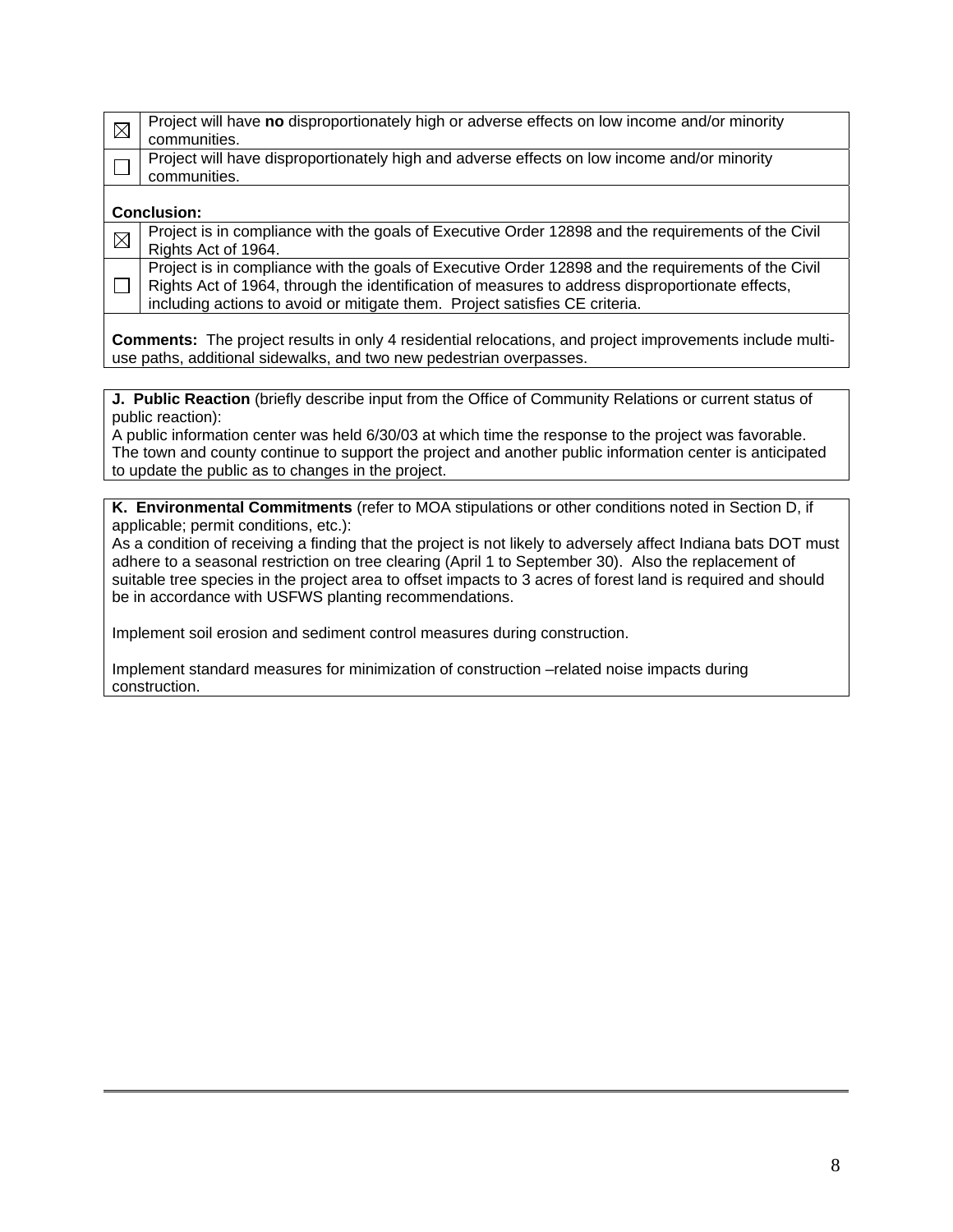## **DETERMINATION OF CATEGORICAL EXCLUSION**

Project name and location: Route 18 Section 3A, Piscataway Township, Middlesex County

**CE #:** 771.117 (d) (1) Modernization of a highway by resurfacing, restoration, rehabilitation, reconstruction, adding shoulders, or adding auxiliary lanes

The proposed project satisfies the Categorical Exclusion definition outlined in 23 CFR 771.117 (a) and will not result in significant environmental impacts.

|                                                                                                                                                                                                                                                                                                                                                                                                                                                                                                                                                                                                                                                                                                                                                                                                     |  | Project Manager, Div. of Project Management      | Date |  |
|-----------------------------------------------------------------------------------------------------------------------------------------------------------------------------------------------------------------------------------------------------------------------------------------------------------------------------------------------------------------------------------------------------------------------------------------------------------------------------------------------------------------------------------------------------------------------------------------------------------------------------------------------------------------------------------------------------------------------------------------------------------------------------------------------------|--|--------------------------------------------------|------|--|
| Recommended by:                                                                                                                                                                                                                                                                                                                                                                                                                                                                                                                                                                                                                                                                                                                                                                                     |  | <b>Environmental Team Leader</b>                 | Date |  |
| <b>Certified</b><br>$($ or $)$<br><b>Approved</b>                                                                                                                                                                                                                                                                                                                                                                                                                                                                                                                                                                                                                                                                                                                                                   |  |                                                  |      |  |
|                                                                                                                                                                                                                                                                                                                                                                                                                                                                                                                                                                                                                                                                                                                                                                                                     |  | Manager, Bureau of Environmental Project Support | Date |  |
| <b>Concurrence</b><br>(non-self certified CEs)<br>Division Administrator, Federal Highway Administration<br>Date                                                                                                                                                                                                                                                                                                                                                                                                                                                                                                                                                                                                                                                                                    |  |                                                  |      |  |
| enclosures (please include any correspondence referenced in the CED):<br><b>Project Location Map</b><br><u> DKI RK</u><br>NJ Natural Heritage Program letter<br>USFWS coordination letter(s)<br><b>NMFS</b> coordination letter<br>SHPO Eligibility & Effects concurrence letter<br>Signed MOA<br>岗<br>Final Nationwide Section 4(f) Programmatic Evaluation for:<br>Minor Involvement with Historic Sites<br>Use of Historic Bridges<br>Minor Involvement with Publicly Owned Park, Recreation Area, Wildlife or Waterfowl Refuge<br>Independent Walkway and Bikeway Construction Projects<br><b>Net Benefits</b><br>De minimis Evaluation of Impacts documentation (i.e., notice to SHPO, de minimis template)<br>Final Individual Section 4(f)<br>Resolution of Support from Municipality/County |  |                                                  |      |  |
| Other (specify):                                                                                                                                                                                                                                                                                                                                                                                                                                                                                                                                                                                                                                                                                                                                                                                    |  |                                                  |      |  |